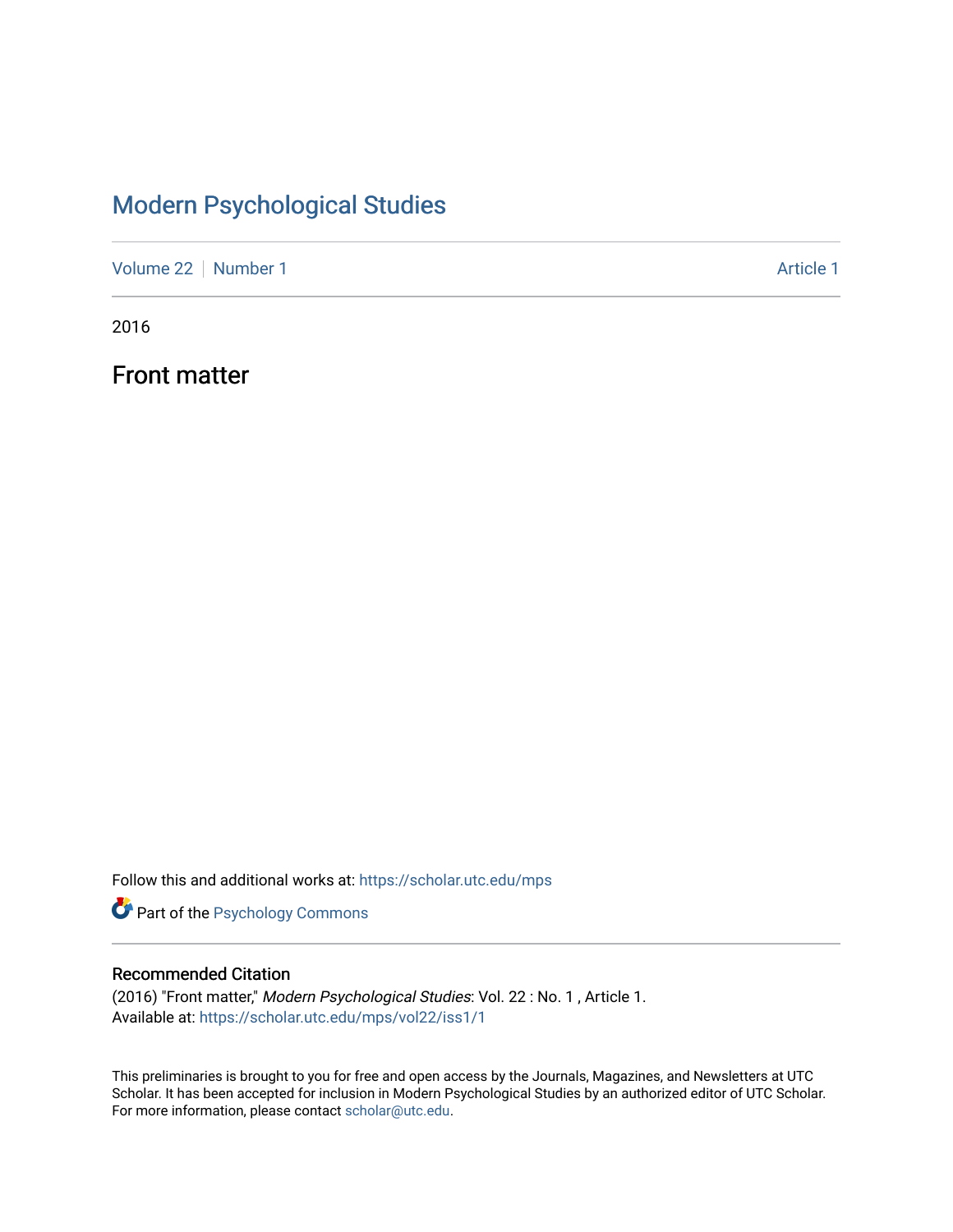

# DEPARTMENT OF PSYCHOLOGY MODERN PSYCHOLOGICAL STUDIES

**Volume 22 Issue 1 Fall 2016**

#### **Statement of Purpose:**

Modern Psychological Studies (MPS) is a psychological journal devoted exclusively to publishing manuscripts by undergraduate students. We are continuously seeking quality manuscripts for publication, and will consider manuscripts in any area of psychology. Although MPS primarily focuses on results from experimental research, there are also publication opportunities for theoretical papers, literature reviews and book reviews.

MPS is edited and reviewed by undergraduate students at the University of Tennessee at Chattanooga. We strive to make the journal submission process a learning experience and to encourage quality research. By placing the journal in the hands of undergraduates, the editorial staff at MPS wishes to emphasize to fellow undergraduates: meaningful, quality work, and communicating that work to interested students and professionals.

#### **Graduate Advising Editor** Sally B. Swanson

#### **Faculty Advisor**

Dr. David Ross

#### **Editorial Review Board**

Mackenzie Ailey Kyle Anderson Jorge Bazan Calli Bianchi Adrienne Bowman Kelsi Bush William Carpenter Caleb Corbin Jessica Cox Emily Curran Megan Davis Nikki Demaio Madeline Dulanto Mikayla Elliot Rachel Flack Mecca Jarmon Megan Kaylor Kristin Martin Aaliyah Mathis Taylor Mccandless Gwendolyn Mynatt